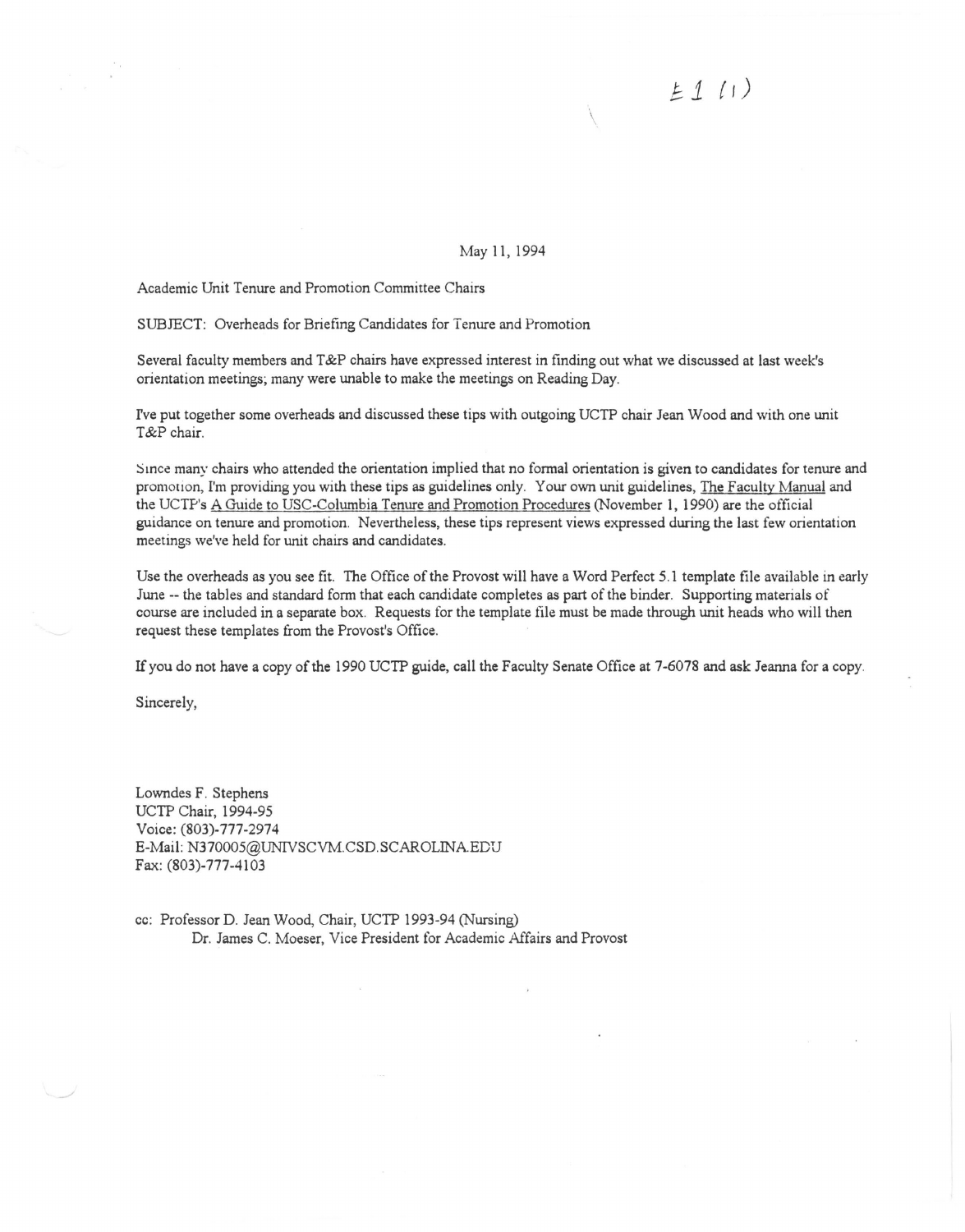#### Overheads

 $\overline{\phantom{a}}$ 

 $F/(2)$ 

### I. UCTP Guidelines: Tips for Units

 $\frac{1}{2}$  ,  $\frac{1}{2}$ 

A. Unit T&P Chair should counsel candidate in putting file together and ensure file is complete before it leaves the unit.

B. Clearly designate letters from external referees as candidate or unit selected.

C. Synthesize evidence of effective teaching.

D. Encourage comprehensive explanations in faculty ballots.

II. UCTP Tips for Candidates

A You are responsible for contents of your file, except for certain confidential information which the unit T&P chair will ensure is included in your file before it leaves the unit.

B. You may add a personal statement but you are not required to do so. If you include one it should be well organized and it should address issues related to your professional growth and development and any other factors not in evidence elsewhere in your file.

C. Designate extent of your effort on multi-authored contributions (e.g., teaching, research, creativity, performance in the arts, and other recognized professional credits). Clarify the conventions used in your discipline for distinguishing effort on multi-authored contributions (e.g., if "last" author listed is a sign of senior authorship, so indicate).

D. If you have a say in the outside referees selected to evaluate your scholarship, creativity, and/or performance in the arts, select persons who are experts from Research I and Research II institutions.

E. Get this list of referees to Unit T&P chair early as it takes time to get letters out and evaluations back.

F. Take special care to organize your file and to correlate binder with background "box" materials.

G. Complete citations of all published, exhibited contributions are essential.

H. Keep number of letters from persons other than outside referees to a minimum.

I. Teaching portfolios, peer assessments of teaching and evidence of course and curriculum development are encouraged.

J. Evidence of impact of service contributions are more important than a simple listing of them.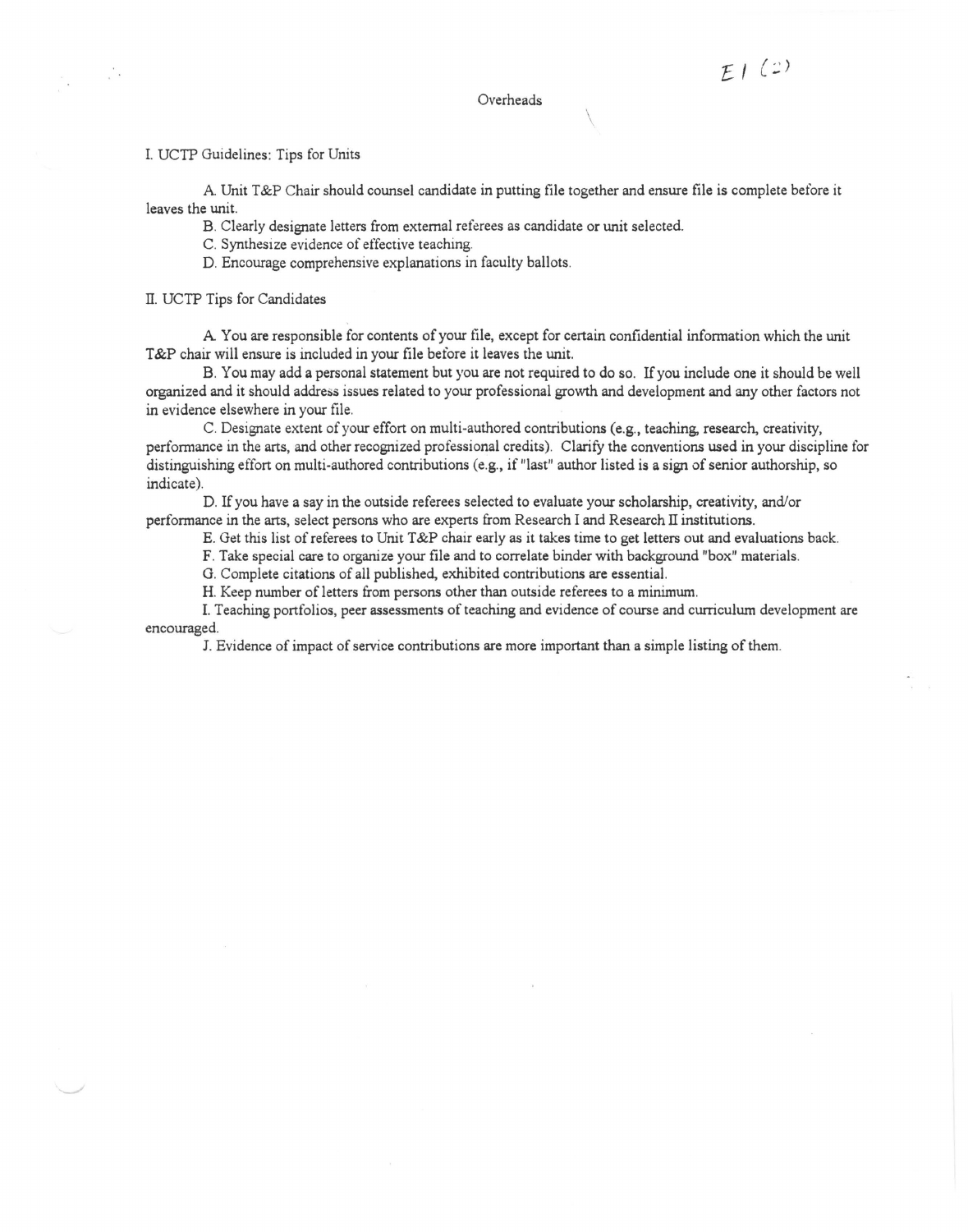

## **Vision Statement**

- Succeed as Professor in Chosen Field
- Exceed Expectations of Colleagues at USC

## **Goal and Objective - 1**

- Earn Tenure and Promotion
- Review Unit Guidelines
- Meet With Chair of Unit T&P Committee
- Attend UCTP Orientation in May

# Goal and Objective - 2

- Segment Objectives and Set Milestones
- Teaching
- -Research
- Service
- Annual Performance Review Serves as Good Management Tool

J